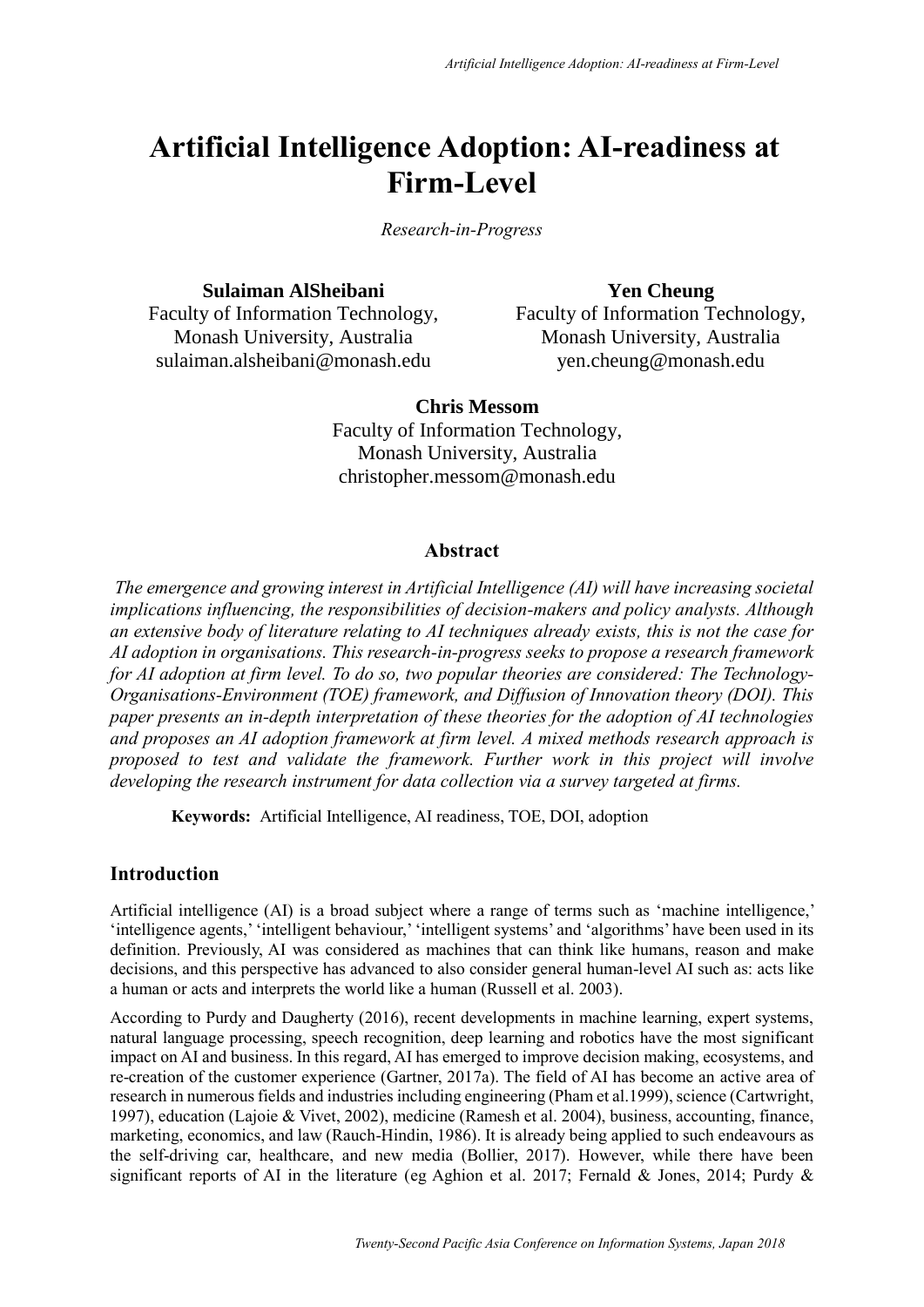Daugherty, 2016) this has not been the case for AI readiness factors for preparing organisations to adopt AI. In particular, AI will play a significant role in the economic growth of countries such as the US (Makridakis, 2017), China (Li, 2017) and India (Vempati, 2016). A recent report by PwC, estimated that the potential contribution of AI to the global economy will increase by 14% (15.7 trillion USD) by 2030. Another PwC report expects China and the US to have the most significant gains from AI, enhancing their GDPs by 26.1% and 14.5%, respectively (Rao, 2016). It has already had substantial economic impacts, especially within the financial services, healthcare and ICT industries (Purdy & Daugherty, 2016). Major competitors in the AI industry such as Google, Amazon, IBM, Facebook, and Apple (Jang, 2017) are thus competing to gain competitive advantage and market share by leading the advancement of AI (Infosys, 2016).

Global Enterprise (Evans & Gawer, 2016) reported that the number of articles on AI and business strategy grew six-fold between 2013 and 2016. In addition, AI is expected to be pervasive in almost every new software product and related services by 2020 (Gartner, 2017b). While various aspects of AI technology have been around for decades, increased network and data processing speeds and advances in hardware have brought AI to the commercial level. Although the demand for innovation and the link between technology and business is developing rapidly (Whinston & Geng, 2004), most AI technology today is still considered to be fairly weak (Lu et al. 2017).

To date, a considerable amount of empirical IS research has focused on IT adoption at the organisational level (Aboelmaged, 2014; Gopalakrishnan & Damanpour, 2006; Yang et al.2015). Over the last three decades or so, we have seen IT being studied firstly for creating competitive advantage then for maintaining and sustaining that advantage. Various theories such as DOI (Rogers, 1995) were applied to understand this phenomenon (Oliveira & Martins, 2011). Knight (2015) claimed that bringing AI into an organisation or workplace can increase productivity and help people make better, faster decisions. However, getting everyone to buy into the idea is a challenge. According to a report by Gartner (2017a), 59% of organisations are still gathering information about whether to adopt AI, and only 6% have deployed AI technology. Another study by the Garter group (2017a) states that how to adopt AI into a business strategy is unclear in terms of enterprise adoption, even though the risk of ignoring AI altogether is much higher. Thus, both the lack of IS research addressing AI adoption and the growing interest in AI are the motivations for investigating the challenges to businesses when deploying AI to create competitive advantage. This research aims to investigate the challenges of AI adoption from an IS perspective. In particular, this research-in-progress paper addresses the following research question:

*What factors impact an organisation's readiness for AI adoption?*

The next section presents the literature review containing the theoretical foundation of IS to provide a theoretical framework for AI adoption and discussion of e-readiness factors which influence businesses' readiness to adopt AI. The third section presents the hypotheses and a proposed AI adoption framework at firm level. The last section includes the proposed methodology and the future work of this project.

# **Theoretical Foundation**

Adoption of innovation and e-readiness have been studied at either an individual level (Oliveira & Martins, 2011) or at firm level (Aboelmaged, 2014). Several electronic readiness (e-readiness) or readiness models have been proposed and applied to improve competitiveness and maintain resources efficiently (Alshawi,2007; Ruikar et al. 2006). Numerous domains have been studied and e-readiness models have been developed at firm level to allow firms to benefit from e-innovation. For example, emaintenance (Aboelmaged, 2014), cloud computing (Yang et al. 2015), e-marketing (Duan, 2010; Yan et al.2009; Zhai, 2010), and e-business (Ifinedo, 2005; Molloa et al. 2010). The term "e-readiness" has been defined as willingness of individuals or organisations to participate in organisational development (Alshawi,2007). Findings from the literature on e-readiness have shown different factors that need to be considered when carrying out new innovation adoption. Technology factors, including relative advantage, and compatibility have the ability to positively influence new technology adoption (Aboelmaged, 2014; Hung, 2014; Idris, 2015; Ifinedo, 2005; Yang et al. 2015). For the organisation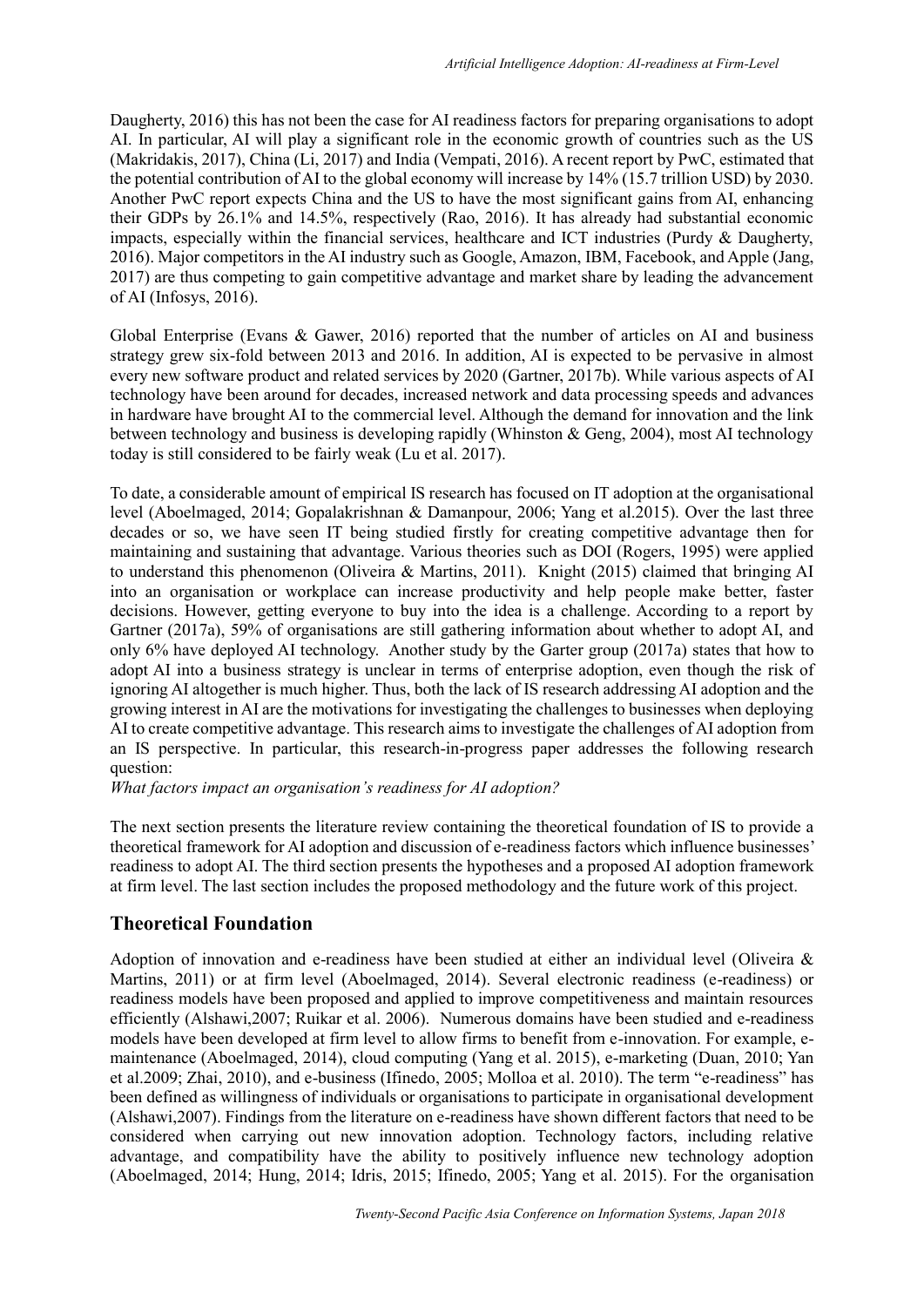factors top management support (Ifinedo, 2005;Yan et al. 2009), and firm size (Aboelmaged, 2014; Duan, 2010; Molla et al. 2010;) are the three characteristics that can significantly influence the ereadiness of IS. Competitive pressure and government regulatory issues are the main environmental factors that can affect new innovation adoption (Aboelmaged, 2014; Hung, 2014; Idris, 2015; Ifinedo, 2005; Yang et al. 2015).

In the discipline of IS/IT, readiness or e-readiness refers to the ability and capability of an organization to adopt and benefit from IT/IS technology (Choucri et al. 2003). AI, in the broadest sense, is about the skills, data, processes, structures, and strategies of an organisation (Salleh et al. 2011). AI-readiness therefore involves more than just AI technology. However, due to many factors such as unclear relative advantage for AI and lack of AI skills (Curran & Purcell, 2017), many organisations still challenge the adopters of AI. In response to this, AI-readiness refers to the preparedness of organisations to implement change involving applications and technology related to AI. To analyse the perspective of a firm's adoption of AI, we consider two theoretical frameworks: TOE and DOI. The Technology-Organization-Environment (TOE) framework (Tornatzky and Fleischer, 1990) is a multi-perception theory developed to provide a framework for investigating the adoption of IS at the firm level. On the other hand, the Diffusion of Innovation theory (DOI) seeks to explain 'how, why and at what rate new ideas and technology spread' (Rogers, 1995). Both theories are similarly applied to adopting new innovation at firm level (Oliveira & Martins, 2011).

Rogers (1995) studied how new ideas are communicated through a culture and found a basic pattern that was almost universally present as innovation ideas diffuse through a culture. DOI adoption of innovation at firm level depends on individual characteristics (such as the leader), internal characteristics and external characteristics of the organization (Rogers, 1995). DOI theory determines five characteristics of a new innovation that may be essential for adoption of new innovation: relative advantage, compatibility, complexity, trialability, and observability. Relative advantage refers to the degree of additional benefits in comparison with current innovation. Compatibility is about how well an innovation fits with the organisation's values and needs. Complexity refers to the difficulty of understanding and adopting the innovation. Trialability refers to the ease of use and testing of the innovation. Observability is the extent to which the potential innovation is perceptible (Rogers, 1995). Several IS studies have investigated DOI at firm level in different areas, such as adoption of e-business (Zhu et al.2006), enterprise resource planning (Bradford and Florin 2003) and cloud computing (Yang et al. 2015).

The TOE framework is used at the organisational level to explain factors that influence adoption decisions. Tornatzky and Fleischer (1990) found that the decision to adopt an innovation at the firm level is not only built on technological factors but is also influenced by organisational and environmental contexts. As its name suggests, the TOE framework analyses a firm from three different dimensions: technology, organisation and environment. The technological dimension includes all the relevant technologies available within and outside the firm. The organisational dimension describes business characteristics and resources that might influence the adoption process such as firm size, managerial structure, decision-making and communication. The environmental dimension refers to the structure of the industry including the firm's competitors, suppliers, customers and regulatory environment (Tornatzky & Fleischer 1990). To date, the TOE theory has been widely examined in ICT and other disciplines such as e-commerce (Oliveira & Martins, 2011) and enterprise resource planning (Bradford and Florin 2003). Other fields where it has been tested include e-maintenance (Aboelmaged, 2014), cloud computing (Yang et al. 2015), e-marketing (Duan, 2010; Yan et al. 2009; Zhai, 2010), e-business (Ifinedo, 2005; Molloa et al.2010) and e-commerce (Idris, 2015). The TOE framework has also been tested in various fields including e-maintenance (Aboelmaged, 2014), cloud computing (Yang et al. 2015), e-marketing (Yan et al.2009), e-business (Ifinedo, 2005) and e-commerce (Idris, 2015). However, to the best of our knowledge, TOE has not previously been used to study the adoption of AI at firm level. Results from existing research show that the TOE framework is suitable for investigating innovation adoption at an organisation level (Aboelmaged, 2014). As a result, for AI adoption, we can apply the ereadiness factors as AI-readiness with some modifications. For instance, in AI adoption people issues and IT infrastructure resources must also be considered because this correlates significantly with AI technology and concepts (Oxborough et al. 2016). Therefore, we suggest that human, enterprise and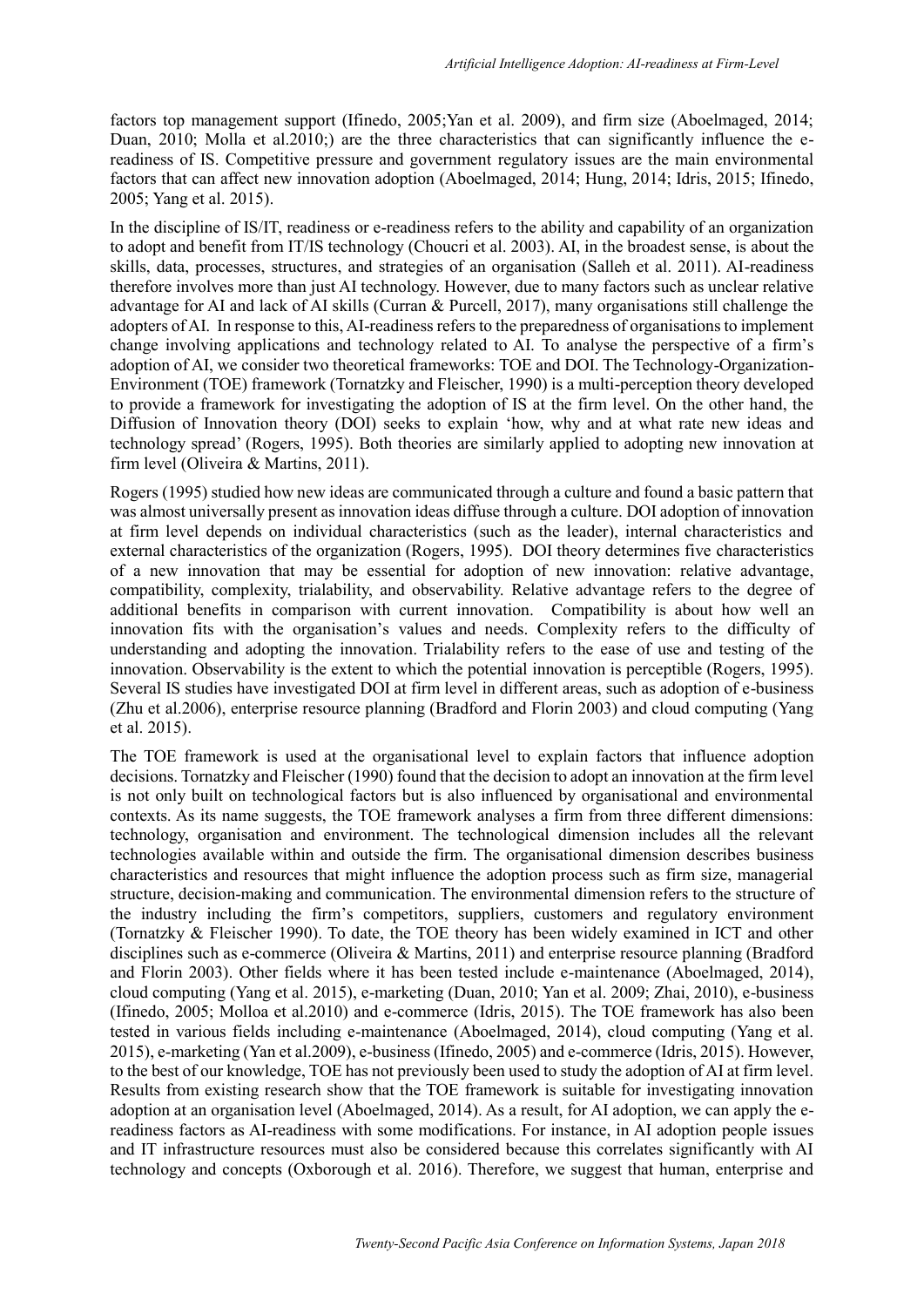technology resources are critical factors for AI-readiness.

# **Framework and Hypotheses Development**

The fundamental concept of the proposed framework is that aspects of technological, organizational and environmental factors are essential for AI adoption. It presents the research hypotheses from the perspectives of technological readiness, organisational readiness and environmental readiness. According to Webster & Watson, (2002) research framework and hypotheses need to be justified based on a theoretical explanation, practice from past empirical findings and empirical findings from related research areas. Unlike other adoption theories, the TOE framework does not specify a set of factors that affect innovation adoption (Aboelmaged, 2014). Therefore, the factors we have chosen are assumptions based on past experience and practice from related research area as discussed in the section above.



#### **Figure 1: Research framework for AI adoption at firm level (Adapted from the TOE framework)**

#### *Technological readiness*

Technological readiness refers to the ability of a firm to adopt new technology (Richey et al. 2007). This includes both internal (technology infrastructure) and external (existing in the market) technologies that are relevant to the firm. The firm must carefully consider the complexities and challenges of adopting new technology. Therefore, technological readiness offers a better way to foretell the benefits gained from technological implementation (Richey et al. 2007). Technological readiness in Figure 1 refers to how firms are prepared to adopt AI technology.

#### **Relative advantage**

Relative advantage refers to the perceived benefit of adopting AI at the firm level. In the context of this research, perceived AI benefits refers to the degree to which AI is better than other competing technologies (Zahi, 2010). Rogers (2003) outlined that the perceived benefit of an innovation has a significant effect on an organisation's intention to adopt an innovative technology. Prior research (Aboelmaged, 2014; Kumar et al. 2016; Hung, 2016; Ifinedo, 2005; Zhai, 2015; Yang, 2015) also found a positive relationship between the relative advantage of new technology and the acceptance of an innovation. AI allows an organisation to obtain a competitive advantage, reduce costs (Press, 2016) and opportunities to transfer into new businesses (Ransbotham et al. 2017), raise top-line profits, increase efficiency and amplify human intelligence (Curran & Purcel, 2017). Technology such as deep learning (DL), natural language generation (NLG) and machine learning (ML) allow firms to have a competitive advantage (Curran & Purcel, 2017) when adopting AI, which leads to the following hypothesis:

*H1: The relative advantage of AI technology positively influences AI-readiness.*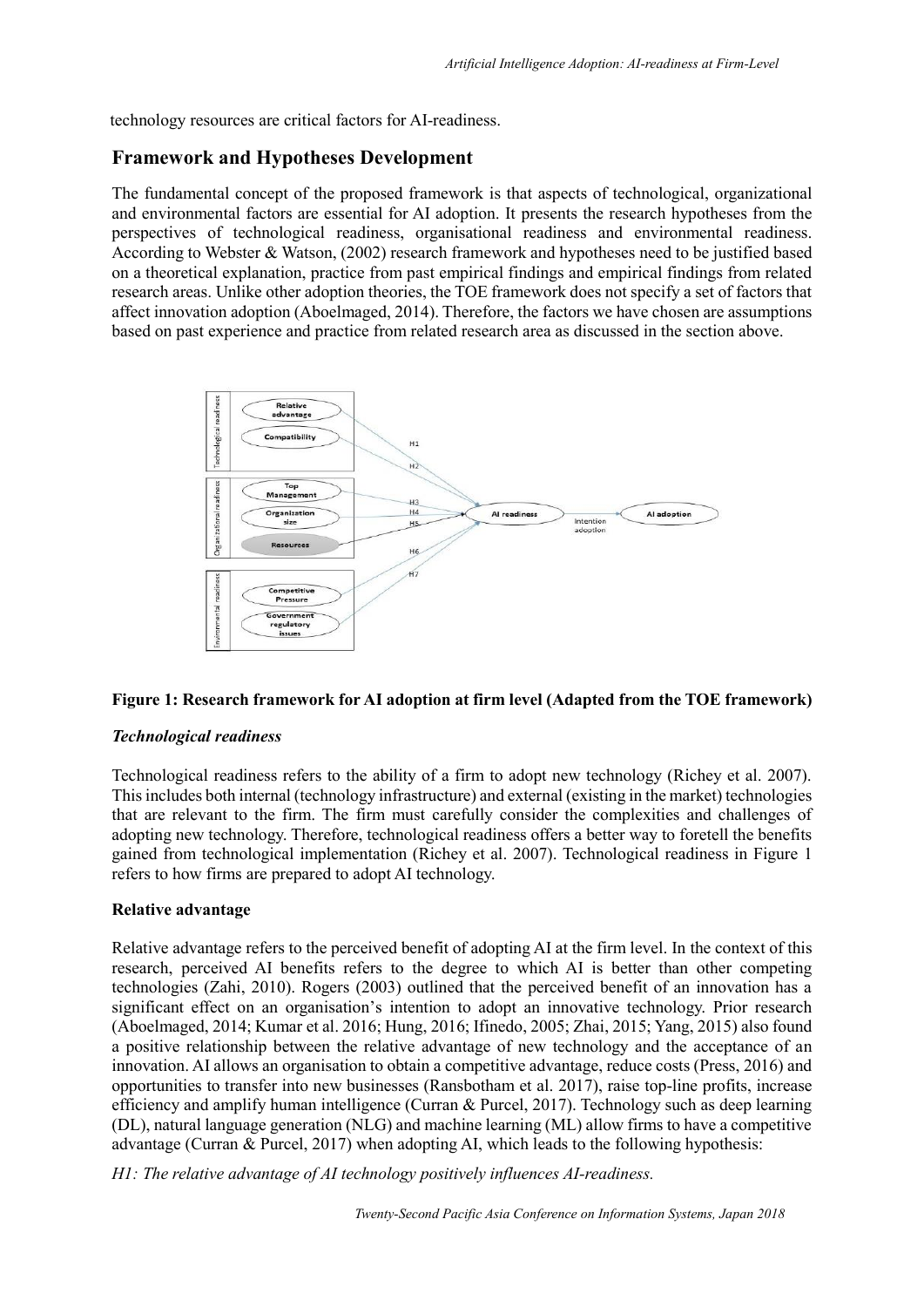### **Compatibility**

A significant number of studies have shown a positive relationship between compatibility and intention to adopt an innovation (Ifinedo, 2005; Yang, 2015; Yan, 2009; Zahi, 2010). Compatibility refers to the extent of the innovation and its ability to provide value and experience while addressing the needs of the expected adopters (Rogers, 1995). Chui (2017) stated that successful AI transformations require a solid AI business case and should align with existing strategies. Ifinedo (2005) found that a greater match between the adoption process and the diffusion of technology innovation leads to an easier adoption. Thus, this research posits the following hypothesis:

*H2: Compatibility between the AI business case and an organisation's existing strategies positively influences AI readiness.*

#### *Organisational Readiness*

Adoption of new innovation is influenced by organisational characteristics such as firm size, top management etc. (Wade & Hulland, 2004). Iacovou et al. (1995) define organisation readiness 'as the availability of the needed organizational resources for adoption.' Based on previous studies of new innovation (Duan,2010; Hung,2014; Idris,2015; Zahi,2010; Yan et al.2009; Yang et al.2015), this study uses top management support, firm size and resources as factors of organisational readiness.

#### **Top management support**

Top management support refers to the engagement of a top-level leader for IS/IT implementations (Ifinedo, 2005). Resource-based theory identifies top management support as a moderating factor and claims that a lack of support not only fails to improve a firm's competitive position but also increases its failure to adopt an innovation (Wade & Hulland, 2004). Top management commitment can also have a significant positive influence on new technology adoption (Hung et al. 2014; Zahi, 2010; Yang et al. 2015) in terms of articulating a vision (Yang et al. 2015), providing capital funds (Hung, 2016) and allocating resources. For example, for research into IS/IT adoption, top management support was shown to promote the acceptance of cloud computing (Yang et al. 2015) and e-business (Ifinedo, 2005). In general, applying AI to drive the business transformation is a strategic decision (Gartner, 2017b). The following hypothesis is therefore proposed:

*H3: Top management support positively influences AI readiness.*

#### *Organization size*

Rogers (2003) stated that the size of the organisation directly affects the adoption of innovation. Several studies found that firm size has a positive effect on adopting new innovations (Aboelmaged, 2014; Duan, 2010; Zahi 2010). Duan (2010) found that large organisations have a greater ability to adopt technology. Likewise, Zahi (2010) pointed out that large firms face greater competitive pressure and Aboelmaged (2014) reported that the positive impact of firm size is because larger organisations have more financial and technical resources. This research thus posits the following hypothesis: *H4: Firm size positively influences AI readiness.*

#### **Resources**

Besides organisational readiness factors, human, enterprise and information technology resources are also critical to adopting a new innovation at the firm level (Iacovou et al. 1995). Technology resources refer to computer hardware, data, and networking that are essential to adopt new innovation (Aboelmaged, 2014). In the context of AI, many current AI technologies begin with standard machine learning algorithms and then become intelligent after being trained (Ransbotham et al. 2017). A new report from Narrative Science, (2016) indicates that 59% of organisations that are skilled in big data are also using AI Technology. Hung et al.2014 classified resources into employees and technologies. According to a recent survey, most organisations struggle to adopt AI and smart machines because they focus on technology rather than adequate skills and methodologies for implementation (Gartner, 2017a). A significant amount of empirical IS research has shown that firms with human, enterprise and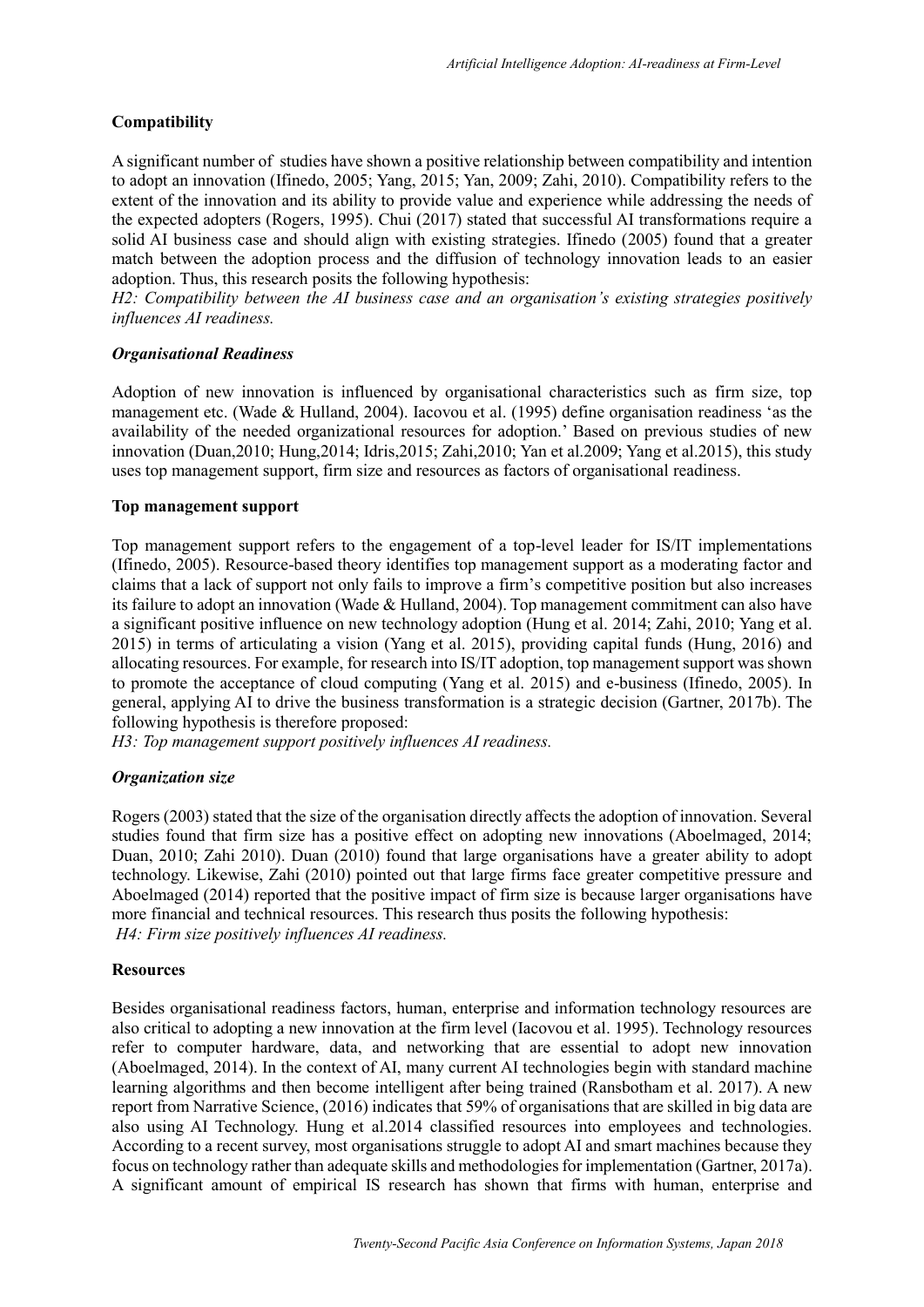technology resources increase their readiness to adopt innovation such as websites (Hung et al.2016), e-maintenance (Aboelmaged, 2014) and e-business (Wang and Cheung, 2008). Accordingly, this research hypothesizes that resources positively influence AI readiness. *H5: Human, enterprise and technology resources positively influence AI readiness.*

#### *Environmental readiness*

Generally, organisations conduct their activities in response to their environmental conditions. This includes the area in which a firm conducts its business with its competitors in the same space (Tornatzky and Fleischer1990). Environmental readiness refers to how the organisation perceives external factors to adopt AI. Research has shown that external factors such as competitive pressure and regulatory issues are driving factors for adopting new innovation (Ifinedo, 2005). For the adoption of AI, this study includes two relevant environmental factors; competitive pressure and government regulations.

#### **Competitive pressure**

Competitive pressure refers to the threat of losing competitive advantage, which motivates an organisation to adopt a new innovation (Aboelmaged, 2014). Considerable empirical research has recognised competitor pressure as a factor for the diffusion of a new innovation (Yang, 2015). Hung et al. (2016) pointed out those business activities that are affected by external circumstances such as socioeconomic factors. According to a recent report by Gartner (2017a), developing an AI strategy is the top strategy for technology progression in 2018. AI has the capability to spur innovation and create new opportunities for both individuals and organisations (Fast & Horvitz, 2017). The ability to use AI to improve decision-making and customer experience influences the adoption of AI (Garten, 2017a). Hence, this study proposes the hypothesis:

*H6: Competitive pressure has a positive influence on AI readiness.*

#### **Government regulatory issues**

In addition to competitive pressure, government policy has been recognized as one of the factors that firms need to consider (Hung, 2014). In this study, regulatory issues refer to the assistance provided by the government authority to encourage the adoption of AI innovations at organisation level. In the context of AI, different governments have different policies. For example, in the United States, preparations are being made to adapt regulatory challenges to those 'AI-enabled' products such as selfdriving cars to encourage AI innovation (Hill, 2016). Hence, this study proposes the hypothesis: *H7: Government regulations can have a positive influence on AI readiness*

# **Proposed Methodology and Future Work**

The focus of this in-progress-research is to develop an AI-readiness framework like a capability maturity model at firm level. The next steps include validation of the framework over a set of organisations to identify factors which impact AI adoption. The target population of this study is Clevel and intermediate executive in charge of information system of SMEs in both private and public service organizations in Australia. A quantitative approach using an online survey instrument will be the preferred method for data collection to test the theoretical framework. A 5-point Likert scale will be used to measure the items which are acceptable for large sample sizes. The proposed research question aims to determine factors that influences an organisation's readiness for AI adoption.

# **Expected Contribution**

Recent emergence of AI in society has presented a number of challenges, particularly at firm level. From the theoretical side, this study will contribute to the IS body of knowledge through exploration of the innovation of technology adoption theory and by identifying factors affecting an organisation's readiness for AI. On the practical side, this study provides insight into AI adoption by helping organisations to be prepared and successful in implementing this 'old' but emerging technology.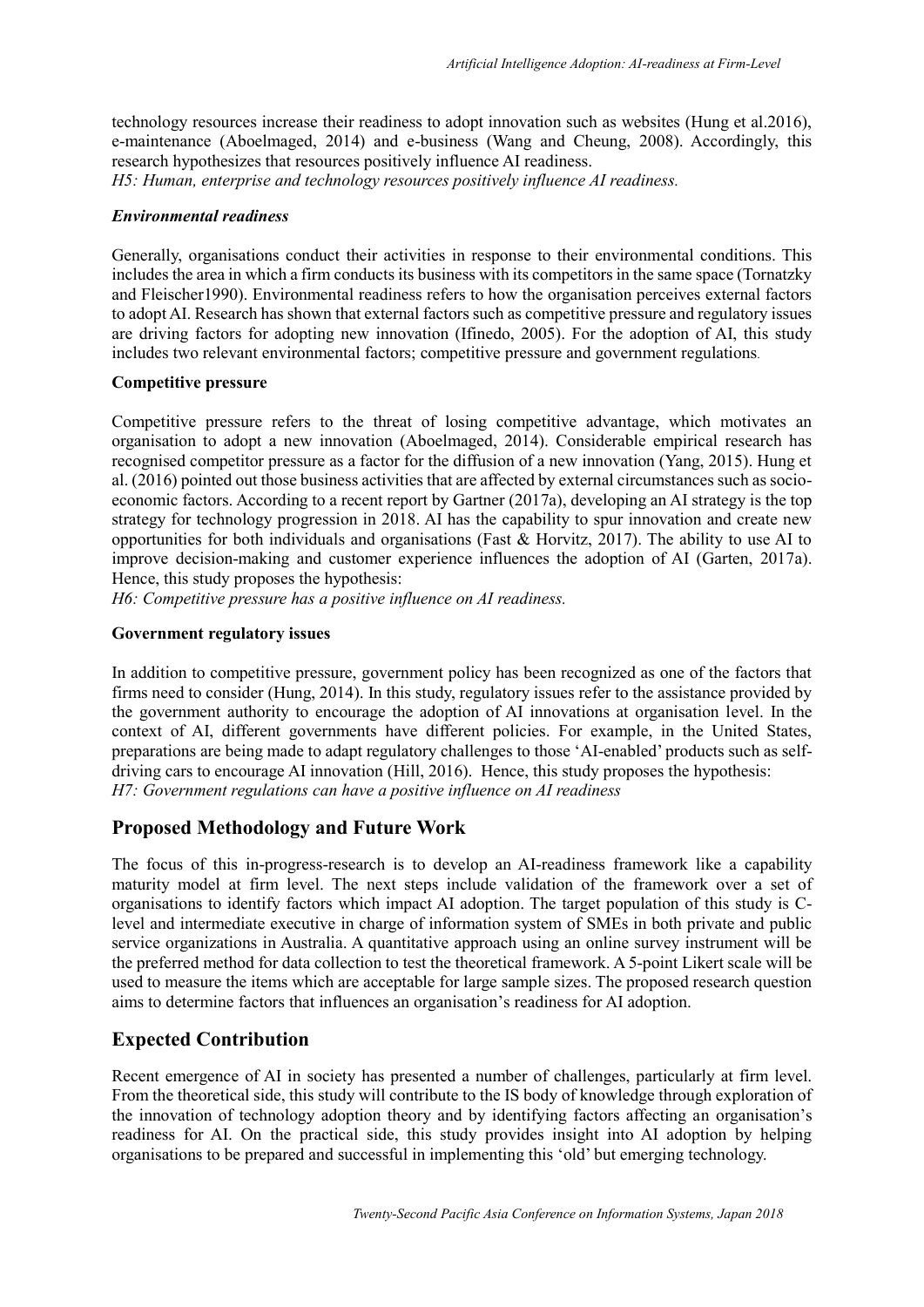#### **References**

- Aboelmaged, M. G. 2014. "Predicting E-Readiness at Firm-Level: An Analysis of Technological, Organizational and Environmental (TOE) Effects on E-Maintenance Readiness in Manufacturing Firms," *International Journal of Information Management* (34:5), pp. 639-651.
- Aghion, P., Jones, B. F., and Jones, C. I. 2017. "Artificial Intelligence and Economic Growth," National Bureau of Economic Research.
- Alshawi, M. 2007. *Rethinking IT in Construction and Engineering: Organisational Readiness*. Routledge.
- Bollier, D. 2017. "Artificial Intelligence Comes of Age. The Promise and Challenge of Integrating AI into Cars, Healthcare and Journalism." Washington, DC: The Aspen Institute.
- Bradford, M., and Florin, J. 2003. "Examining the Role of Innovation Diffusion Factors on the Implementation Success of Enterprise Resource Planning Systems," *International journal of accounting information systems* (4:3), pp. 205-225.
- Cartwright, H. M. 1997. *Applications of Artificial Intelligence Chem Oxcp 11*. Oxford University Press, Inc.
- Choucri, N., Maugis, V., Madnick, S., Siegel, M., Gillet, S., and O'Donnel, S. 2003. "Global E-Readiness-for What," *Center for eBusiness at MIT*).
- Chui, M. 2017. "Artificial Intelligence the Next Digital Frontier?," McKinsey and Company Global Institute), p. 47.
- Curran, R., and Purcell, B. 2017. "The Forrester Wave: Artificial Intelligence Technologies, Q1 2017," p. 5.
- Duan, S. X., Deng, H., and Corbitt, B. J. 2010. "A Critical Analysis of E-Market Adoption in Australian Small and Medium Sized Enterprises," *PACIS*, p. 169.
- Evans, P., and Gawer, A. 2016. "The Rise of the Platform Enterprise: A Global Survey, " Global Enterprise pp.5-8.
- Fast, E., and Horvitz, E. 2017. "Long-Term Trends in the Public Perception of Artificial Intelligence," *AAAI*, pp. 963-969.
- Fernald, J. G., and Jones, C. I. 2014. "The Future of US Economic Growth," *The American Economic Review* (104:5), pp. 44-49.
- Gartner. 2017a. "Applying Artificial Intelligence to Drive Business Transformation: A Gartner Trend Insight Report," pp. 2-7.
- Gartner. 2017b. "The Road to Enterprise AI," pp. 1- 10.
- Gopalakrishnan, S., and Damanpour, F. 1997. "A Review of Innovation Research in Economics, Sociology and Technology Management," *Omega* (25:1), pp. 15-28.
- Iacovou, C. L., Benbasat, I., and Dexter, A. S. 1995. "Electronic Data Interchange and Small Organizations: Adoption and Impact of Technology," *MIS quarterly*), pp. 465-485.
- Idris, A. O. 2015. "Assessing a Theoretically-Derived E-Readiness Framework for E-Commerce in a Nigerian SMEs," *Evidence Based Information Systems Journal* (1:1).
- Ifinedo, P. 2005. "Measuring Africa's E-Readiness in the Global Networked Economy: A Nine-Country Data Analysis," *International Journal of Education and development using ICT* (1:1).
- Infosys. 2016. "Towards Purposeful Artificial Intelligence," pp. 4-8.
- Knight, R. 2015. "Convincing Skeptical Employees to Adopt New Technology," *Harvard Business Review*).
- Kumar, K. N., Chandra, S., Bharati, S., and Manava, S. 2016. "Factors Influencing Adoption of Augmented Reality Technology for E-Commerce," *PACIS*, p. 342.
- Lajoie, S. P., and Vivet, M. 2002. *Artificial Intelligence in Education*. IOS Press.
- Li, L. 2017. "China's Manufacturing Locus in 2025: With a Comparison of "Made-in-China 2025" and "Industry 4.0"," *Technological Forecasting and Social Change*).
- Lu, H., Li, Y., Chen, M., Kim, H., and Serikawa, S. 2017. "Brain Intelligence: Go Beyond Artificial Intelligence," *arXiv preprint arXiv:1706.01040*).
- Makridakis, S. 2017. "The Forthcoming Artificial Intelligence (AI) Revolution: Its Impact on Society and Firms," *Futures*).
- Manyika, J., Remes, J., and Woetzel, J. 2014. "A Productivity Perspective on the Future of Growth,"